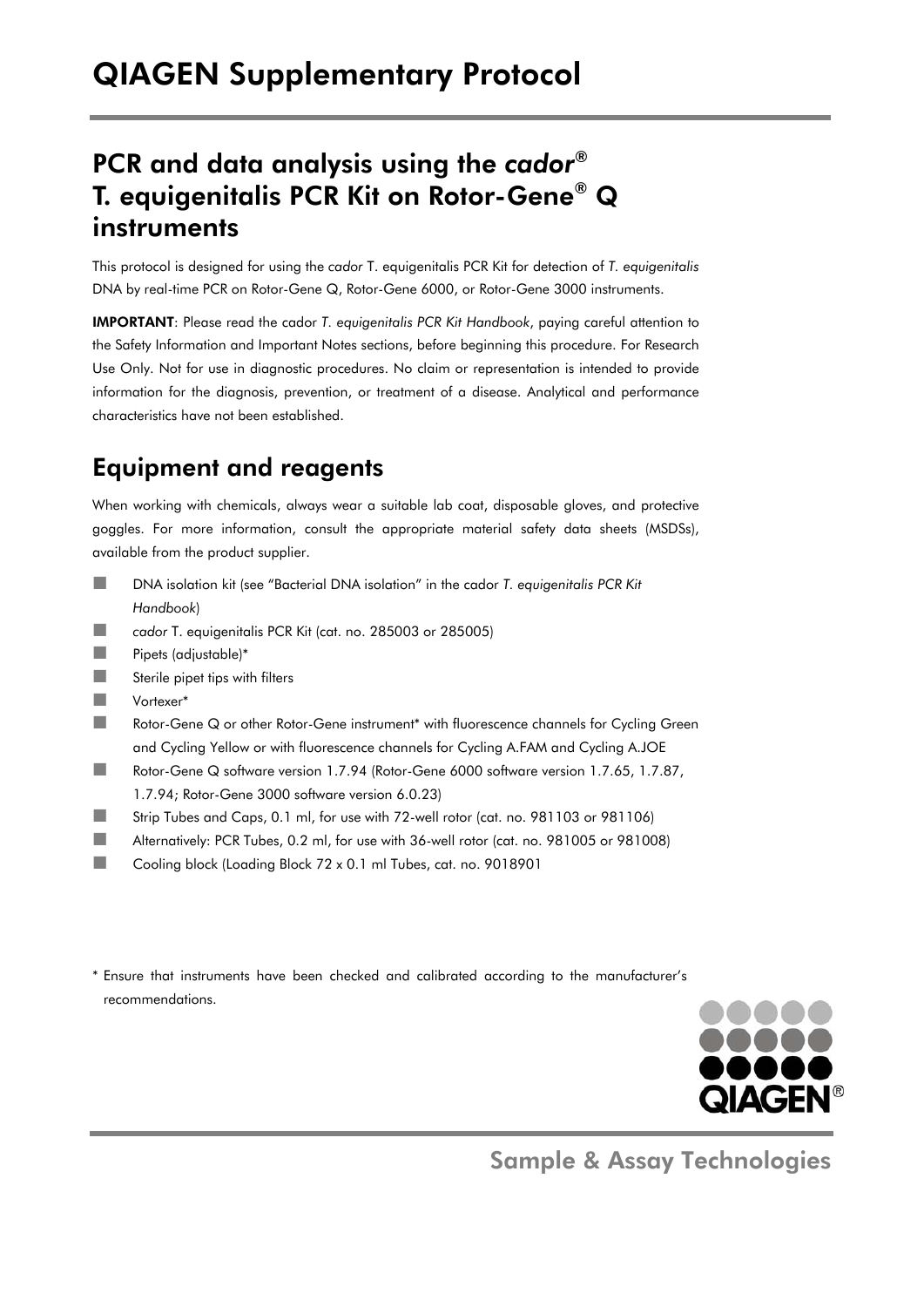# Important points before starting

- Before beginning the procedure, read "Important Notes" in the cador *T. equigenitalis PCR Kit Handbook*.
- Take time to familiarize yourself with the Rotor-Gene instrument before starting the protocol. See the instrument user manual.
- **Make sure that at least one T. equigenitalis Control as well as one negative control** (Water, PCR grade) are included per PCR run.

# Things to do before starting

- Make sure that the cooling block (accessory of the Rotor-Gene instrument) is precooled to 2–8°C.
- Before each use, all reagents need to be thawed completely, mixed (by repeated up and down pipetting or by quick vortexing), and centrifuged briefly.

## Procedure

- 1. If you are using the internal control to monitor the DNA isolation procedure and to check for possible PCR inhibition, follow step 1a. If you are using the internal control exclusively to check for PCR inhibition, follow step 1b.
- 1a. The internal control has already been added in the isolation procedure (see "Internal control" in the cador *T. equigenitalis PCR Kit Handbook*). In this case, prepare a master mix, in the cooling block at 2–8°C, according to Table 1.

The reaction mix typically contains all of the components needed for PCR except the sample. Prepare a volume of reaction mix at least 10% greater than that required for the total number of PCR assays to be performed.

Table 1. Preparation of master mix (internal control already added in the isolation procedure)

| <b>Number of samples</b> |            | 12          |
|--------------------------|------------|-------------|
| T. equigenitalis Master  | 33.5 $\mu$ | 402 $\mu$ l |
| T. equigenitalis Mg-Sol  | $6.5 \mu$  | $78 \mu$    |
| T. equigenitalis IC      | $0 \mu$    | $0 \mu$     |
| <b>Total volume</b>      | 40 $\mu$   | 480 $\mu$   |

PCR and data analysis using the *cador* T. equigenitalis PCR Kit on Rotor-Gene Q (CDR05 Feb-10) page 2 of 15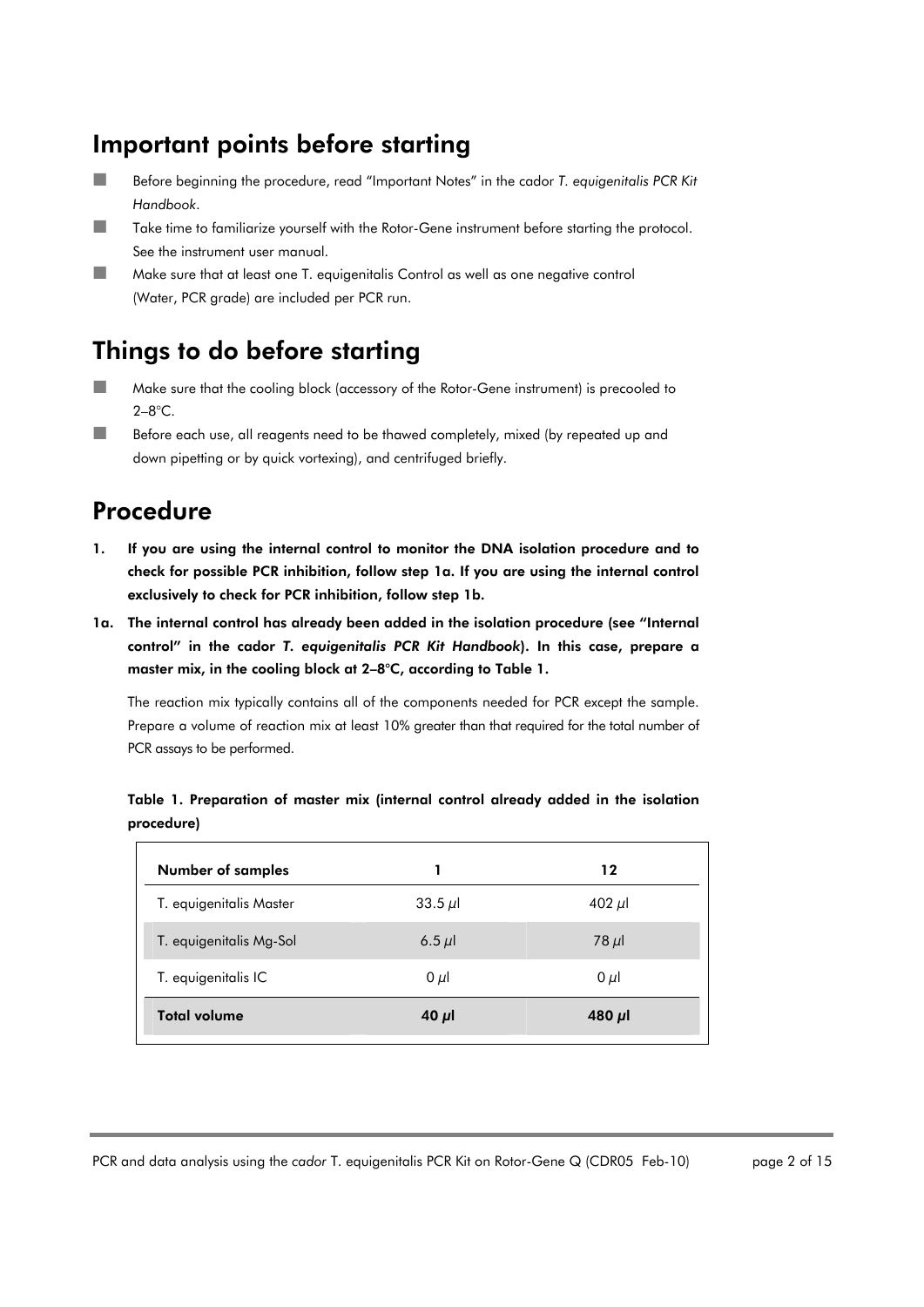1b. The internal control must be added directly to the T. equigenitalis Master (no control added in the isolation procedure). In this case, prepare a master mix, in a cooling block at 2–8°C or on ice, according to Table 2.

The reaction mix contains all of the components needed for PCR except the sample. Prepare a volume of reaction mix at least 10% greater than that required for the total number of PCR assays to be performed.

| <b>Number of samples</b> |                       | 12                     |
|--------------------------|-----------------------|------------------------|
| T. equigenitalis Master  | 33.5 $\mu$            | 402 $\mu$ l            |
| T. equigenitalis Mg-Sol  | $6.5 \mu$             | $78 \mu$               |
| T. equigenitalis IC      | $2 \mu$               | 24 $\mu$               |
| <b>Total volume</b>      | 42 $\mu$ <sup>*</sup> | 504 $\mu$ <sup>*</sup> |

#### Table 2. Preparation of master mix with internal control

\* The increase in volume caused by adding the internal control is not taken into account when preparing the PCR assay. The sensitivity of the detection system is not impaired.

2. Pipet 40  $\mu$ l of the master mix into each reaction tube. Then add 10  $\mu$ l of the eluate from the DNA isolation (see Table 3). Correspondingly, 10 μl of the positive control (T. equigenitalis Control) must be used as a positive control and 10 μl of water (Water, PCR grade) as a negative control. Mix the solutions thoroughly by pipetting repeatedly up and down.

The external positive control (T. equigenitalis Control) is treated as previously purified samples and the same volume is used (10 μl). This positive control provides a positive reference signal.

| Component    | Volume     |
|--------------|------------|
| Master mix   | 40 $\mu$ l |
| Sample       | $10 \mu$   |
| Total volume | 50 $\mu$ l |

|  | Table 3. Preparation of PCR assay |  |  |  |
|--|-----------------------------------|--|--|--|
|--|-----------------------------------|--|--|--|

3. Close the reaction tubes. Make sure that the locking ring (accessory of the Rotor-Gene instrument) is placed on top of the rotor to prevent accidental opening of the tubes during the run.

PCR and data analysis using the *cador* T. equigenitalis PCR Kit on Rotor-Gene Q (CDR05 Feb-10) page 3 of 15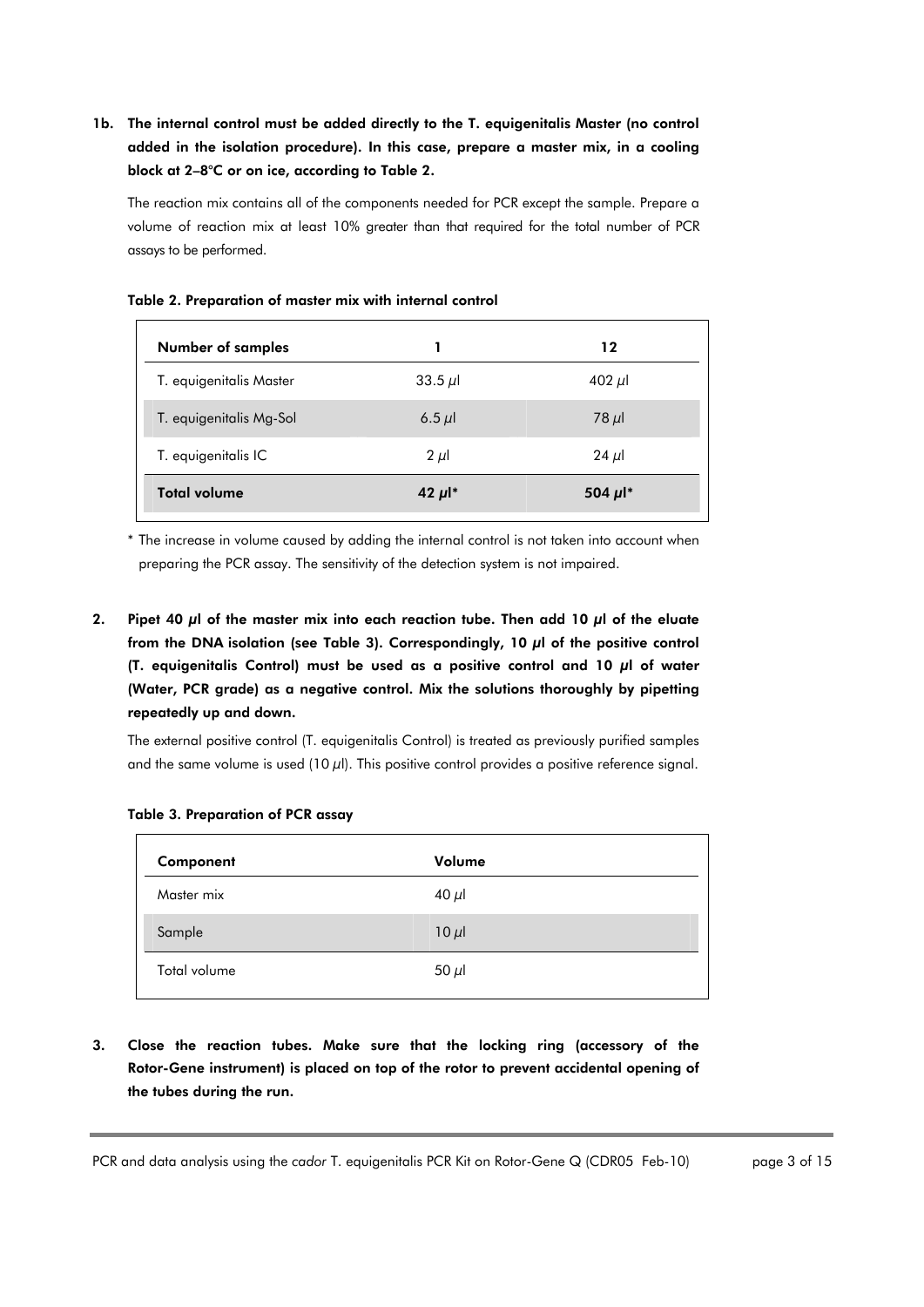4. For the detection of *T. equigenitalis* DNA, create a temperature profile according to the following steps (Table 4). An overview of the cycling protocol is given in Table 5.

| Setting the general assay parameters           | <b>Figures 1, 2, 3</b> |
|------------------------------------------------|------------------------|
| Initial activation of the hot-start enzyme     | Figure 4               |
| <b>Amplification of the DNA</b>                | Figure 5               |
| Adjusting the fluorescence channel sensitivity | Figure 6, 7            |
| Starting the run                               | Figures 8, 9           |

All specifications refer to the Rotor-Gene Q software version 1.7.94, Rotor-Gene 6000 software versions 1.7.65, 1.7.87, 1.7.94, and Rotor-Gene 3000 software version 6.0.23. Please find further information on programming Rotor-Gene Instruments in the instrument user manual. In the illustrations these settings are framed in bold black. Illustrations are included for Rotor-Gene Q Instruments. Where different values are required for the Rotor-Gene 3000, these differences are described in the text.

|  |  |  | Table 5. Cycling protocol |
|--|--|--|---------------------------|
|--|--|--|---------------------------|

|                                     | <b>Comments</b> |                |                                                |  |  |  |  |
|-------------------------------------|-----------------|----------------|------------------------------------------------|--|--|--|--|
| <b>Initial PCR activation step:</b> | 5 min           | 95 $°C$        | Initial<br>denaturation<br>of<br>template DNA. |  |  |  |  |
| 3-step cycling:                     |                 |                |                                                |  |  |  |  |
| Denaturation                        | 15 <sub>s</sub> | $95^{\circ}$ C |                                                |  |  |  |  |
| Annealing                           | 45s             | $60^{\circ}$ C | Data acquisition                               |  |  |  |  |
| Extension                           | 20 <sub>s</sub> | $72^{\circ}$ C |                                                |  |  |  |  |
| Number of cycles                    | 45              |                |                                                |  |  |  |  |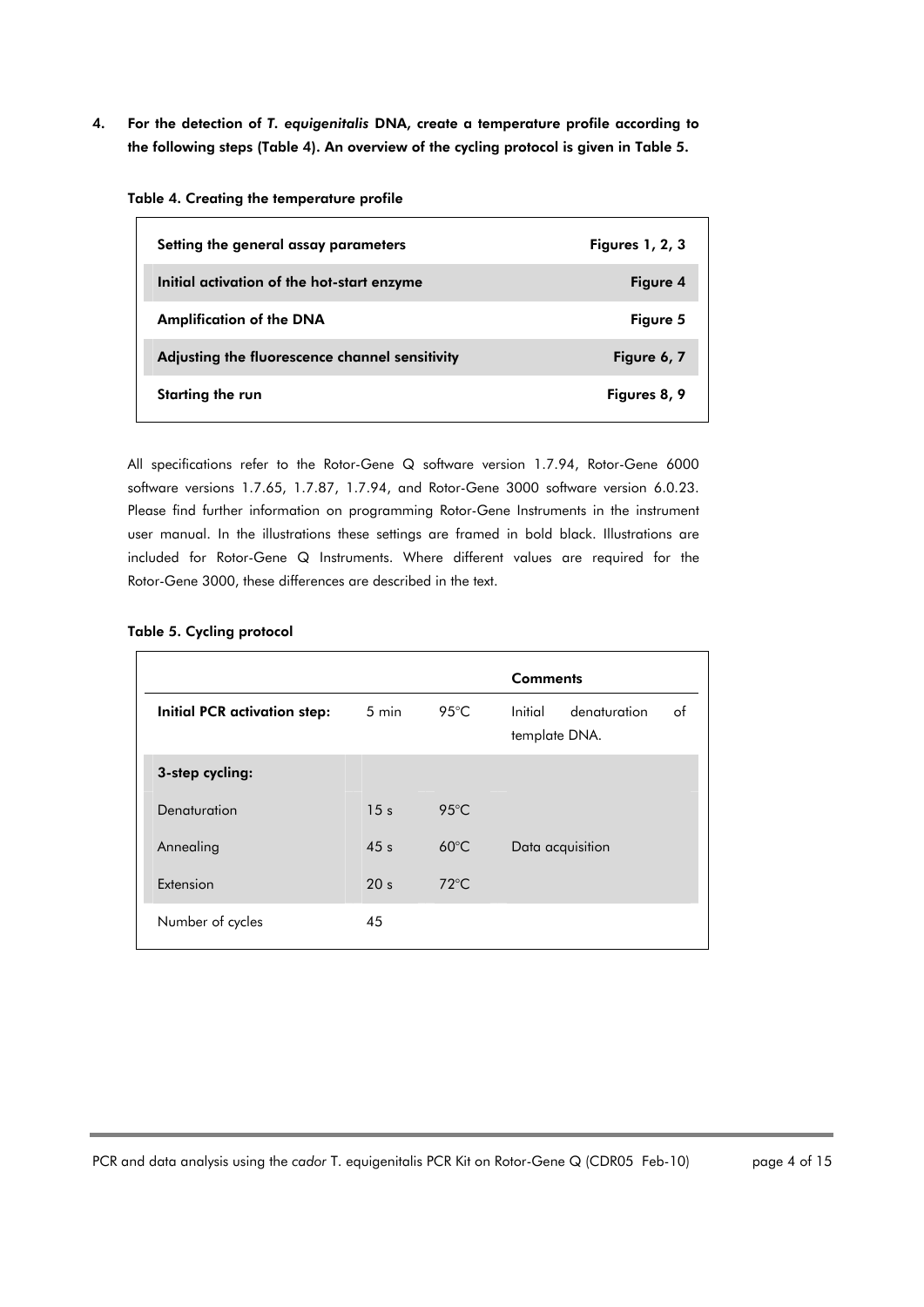5. First, open the "New Run Wizard" dialog box (Figure 1). Select the rotor used. Check the "Locking Ring Attached" box and click "Next".



Figure 1. The "New Run Wizard" dialog box.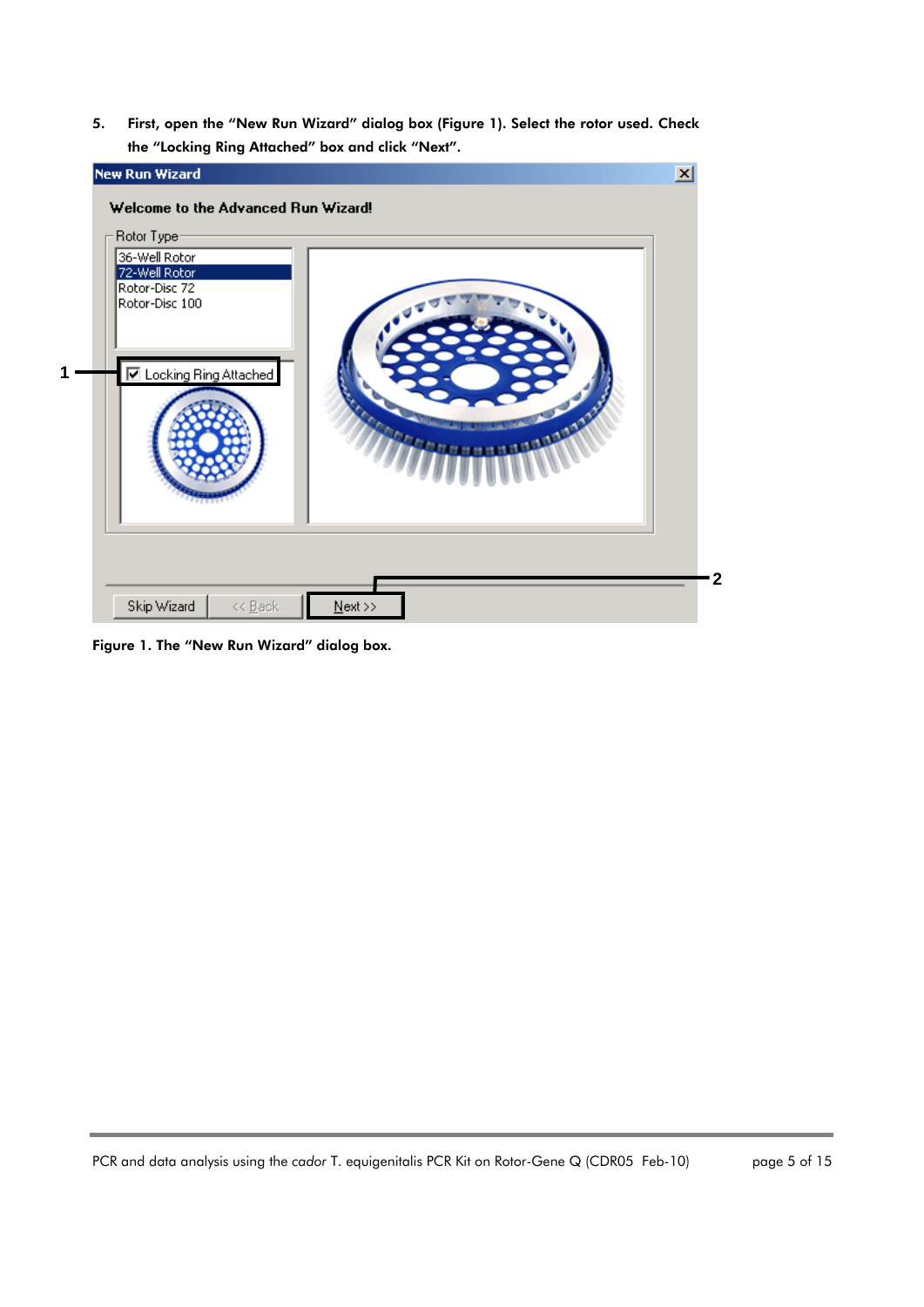| New Run Wizard                             | This screen displays miscellaneous options for the run. Complete the fields,<br>clicking Next when you are ready to move to the next page. | This box displays<br>help on elements in<br>the wizard. For help                                                                                        |
|--------------------------------------------|--------------------------------------------------------------------------------------------------------------------------------------------|---------------------------------------------------------------------------------------------------------------------------------------------------------|
| Operator:<br>Notes:                        |                                                                                                                                            | on an item, hover<br>vour mouse over the<br>item for help. You<br>can also click on al<br>combo box to display<br>help about its<br>available settings. |
| Reaction<br>Volume (µL):<br>Sample Layout: | 50<br>1, 2, 3                                                                                                                              |                                                                                                                                                         |
| Skip Wizard                                | $N$ ext >><br><< <u>B</u> ack                                                                                                              |                                                                                                                                                         |

6. Select *50* for the PCR reaction volume and click "Next" (Figure 2).

Figure 2. Setting the general assay parameters.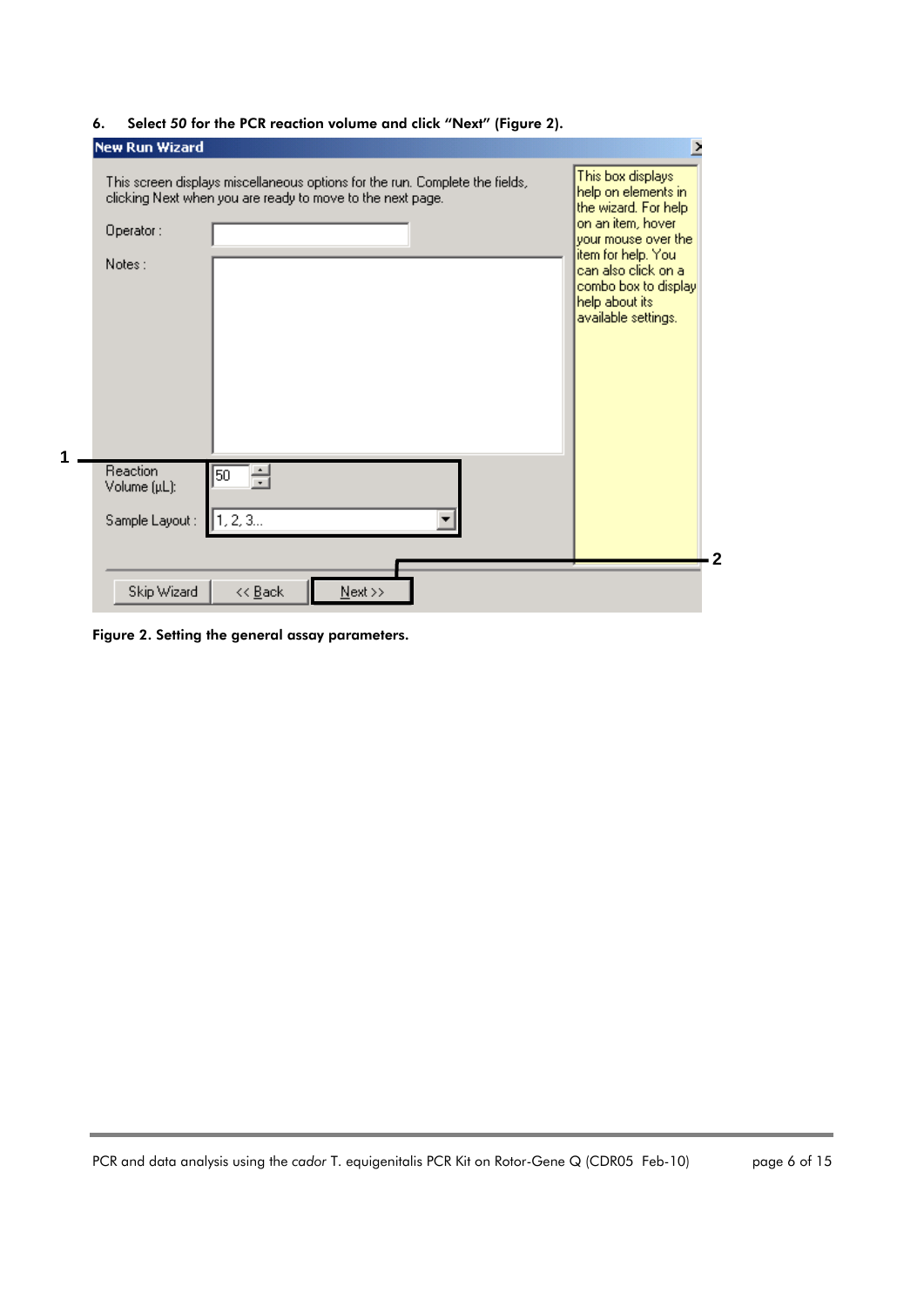7. Click the "Edit Profile" button in the next "New Run Wizard" dialog box (Figure 3), and program the temperature profile as shown in Figures 3–5).



Figure 3. Editing the profile. Note that, on the Rotor-Gene 3000, the software will define the fluorescence dyes as "FAM/Sybr" and "JOE".

| <b>Edit Profile</b>             |                                                                                                                 |                                        |               |  |  |  |  |  |  | $\vert x \vert$ |
|---------------------------------|-----------------------------------------------------------------------------------------------------------------|----------------------------------------|---------------|--|--|--|--|--|--|-----------------|
| Ø.<br>New                       | Ы<br>Save As<br>Open                                                                                            | ø<br>Help                              |               |  |  |  |  |  |  |                 |
|                                 | The run will take approximately 112 minute(s) to complete. The graph below represents the run to be performed : |                                        |               |  |  |  |  |  |  |                 |
|                                 |                                                                                                                 |                                        |               |  |  |  |  |  |  |                 |
|                                 | Click on a cycle below to modify it:                                                                            |                                        |               |  |  |  |  |  |  |                 |
| Hold<br><b>Cycling</b>          |                                                                                                                 |                                        | Insert after  |  |  |  |  |  |  |                 |
|                                 |                                                                                                                 |                                        | Insert before |  |  |  |  |  |  |                 |
|                                 |                                                                                                                 |                                        | Remove        |  |  |  |  |  |  |                 |
| Hold Temperature:<br>Hold Time: | 95<br>5                                                                                                         | deg.<br>$\overline{0}$<br>mins<br>secs |               |  |  |  |  |  |  |                 |

Figure 4. Initial activation of the hot-start enzyme.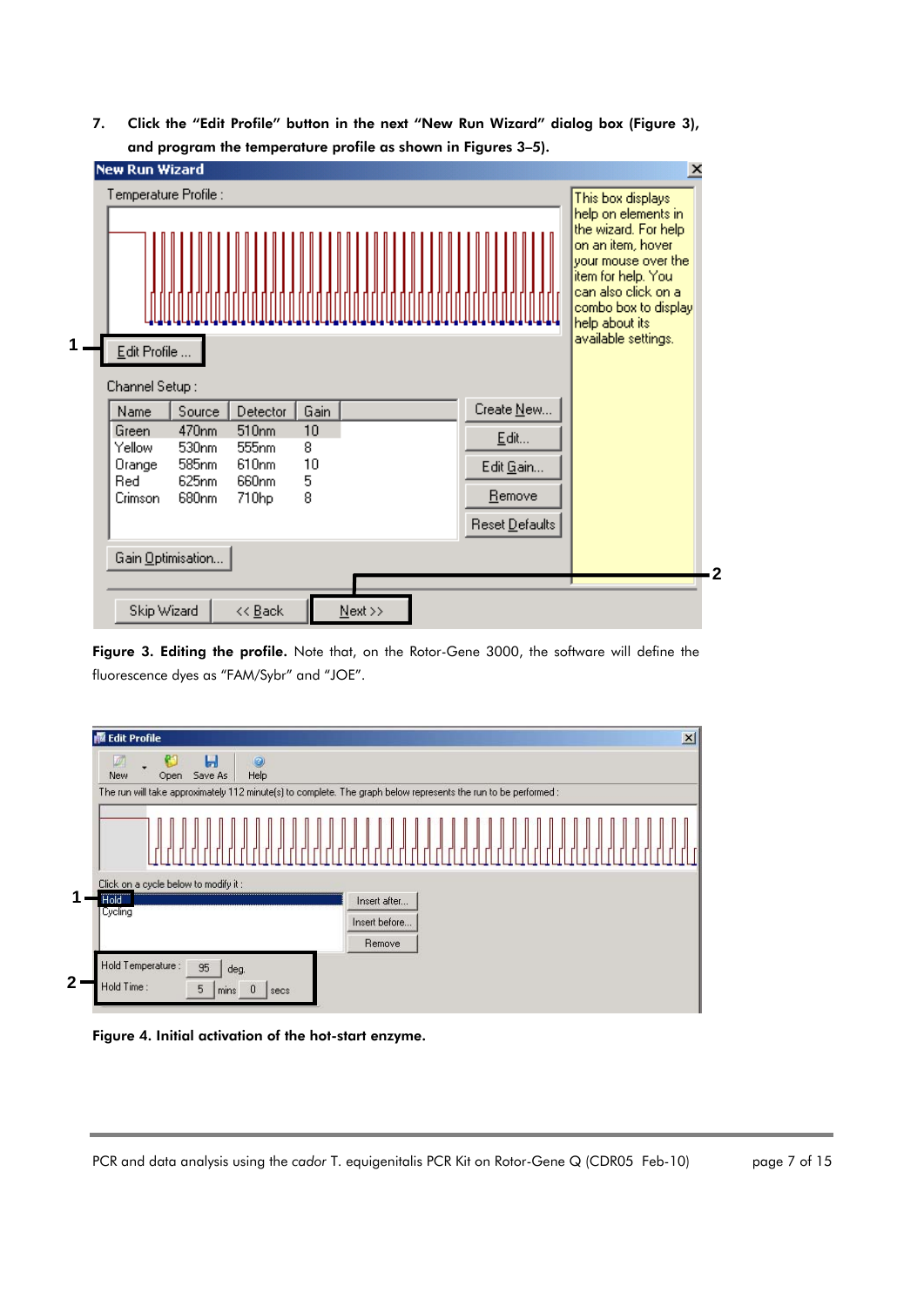

Figure 5. Amplification of the DNA. Note that, on the Rotor-Gene 3000, the software will define the fluorescence dyes as "FAM/Sybr, JOE".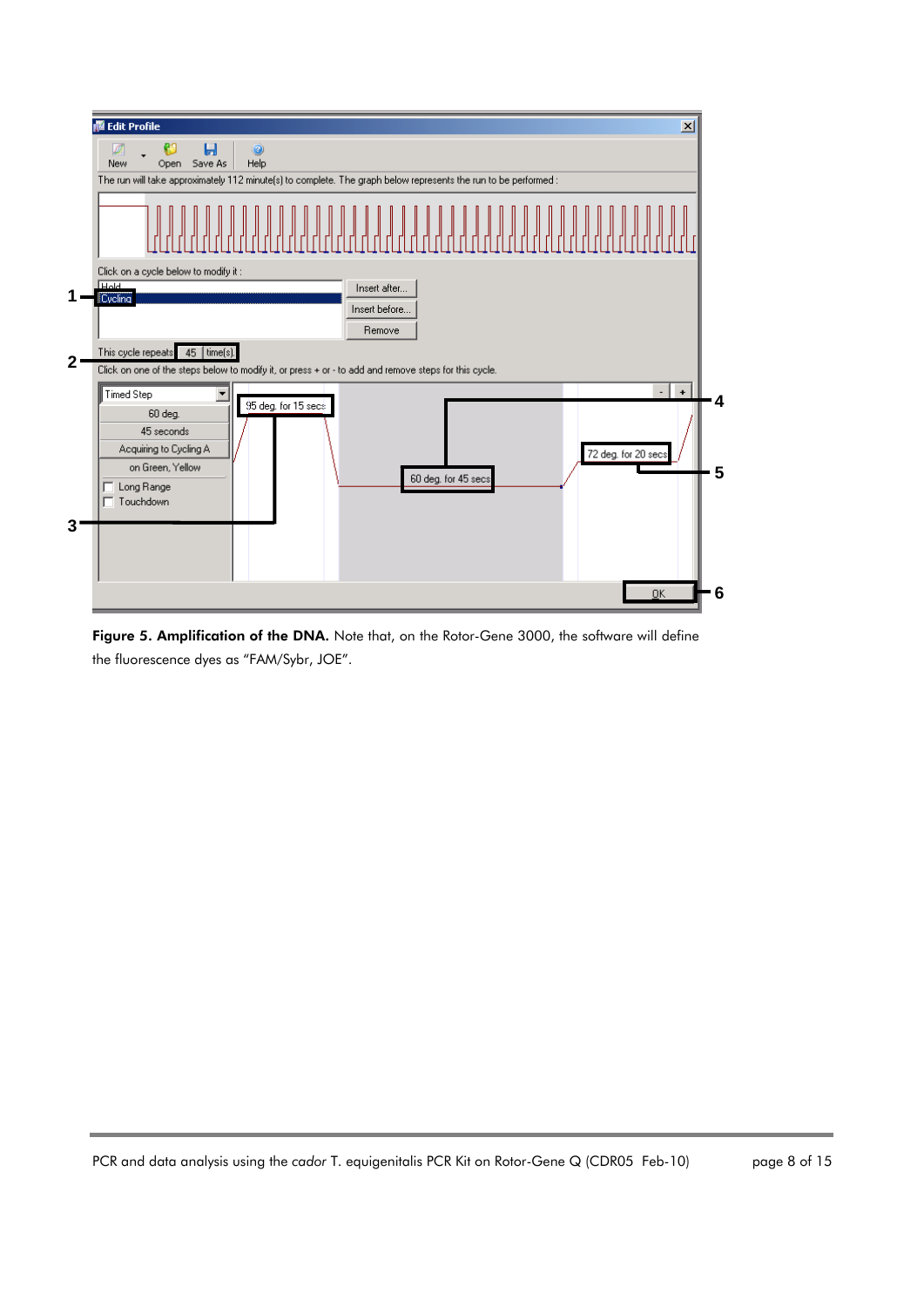8. The detection range of the fluorescence channels has to be determined according to the fluorescence intensities in the PCR tubes. Click "Gain Optimisation" in the "New Run Wizard" dialog box (Figure 6) to open the "Auto-Gain Optimisation Setup" dialog box. Tick the box "Perform Optimization Before 1st Acquisition" (Figure 7).



Figure 6. Gain Optimisation. Note that, on the Rotor-Gene 3000, the software will define the fluorescence dyes as "FAM/Sybr" and "JOE".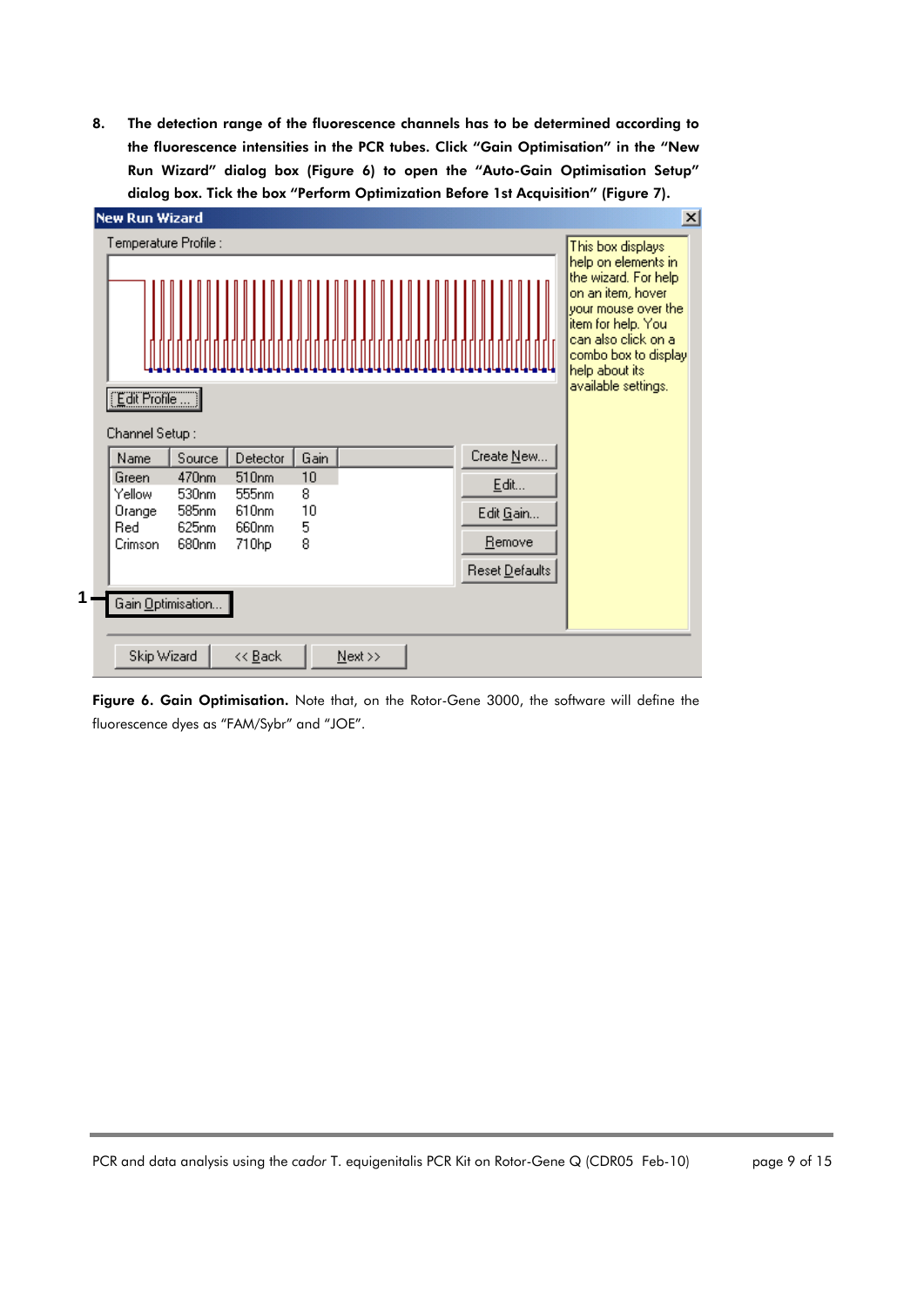|                    | <b>Auto-Gain Optimisation Setup</b>                                      |                      |                                                                                                                                                                                                                                         |                |          | $\overline{\mathbf{x}}$ |
|--------------------|--------------------------------------------------------------------------|----------------------|-----------------------------------------------------------------------------------------------------------------------------------------------------------------------------------------------------------------------------------------|----------------|----------|-------------------------|
| Optimisation :     | chemistry you are performing.                                            |                      | Auto-Gain Optimisation will read the fluoresence on the inserted sample at<br>different gain levels until it finds one at which the fluorescence levels are<br>acceptable. The range of fluorescence you are looking for depends on the |                |          |                         |
| Optimise All       | Set temperature to $ 60 $<br>Perform Optimisation Before 1st Acquisition | [Optimise Acquiring] | degrees.                                                                                                                                                                                                                                |                |          |                         |
|                    | Perform Optimisation At 60 Degrees At Beginning Of Run                   |                      |                                                                                                                                                                                                                                         |                |          |                         |
| Channel Settings : |                                                                          |                      |                                                                                                                                                                                                                                         |                |          |                         |
|                    |                                                                          |                      |                                                                                                                                                                                                                                         |                |          | Add                     |
| Name               | <b>Tube Position</b>                                                     | Min Reading          | Max Reading                                                                                                                                                                                                                             | Min Gain       | Max Gain | Edit                    |
| Green<br>Yellow    | 1                                                                        | 5FI<br>5FI           | 10FI<br>10FI                                                                                                                                                                                                                            | $-10$<br>$-10$ | 10<br>10 | Remove                  |
|                    |                                                                          |                      |                                                                                                                                                                                                                                         |                |          | Remove All              |
|                    |                                                                          |                      |                                                                                                                                                                                                                                         |                | ¥        |                         |
| utan               |                                                                          |                      | Close                                                                                                                                                                                                                                   | $He$ lp        |          |                         |

Figure 7. Adjusting the fluorescence channel sensitivity. Note that, on the Rotor-Gene 3000, the software will define the fluorescence dyes as "FAM/Sybr" and "JOE".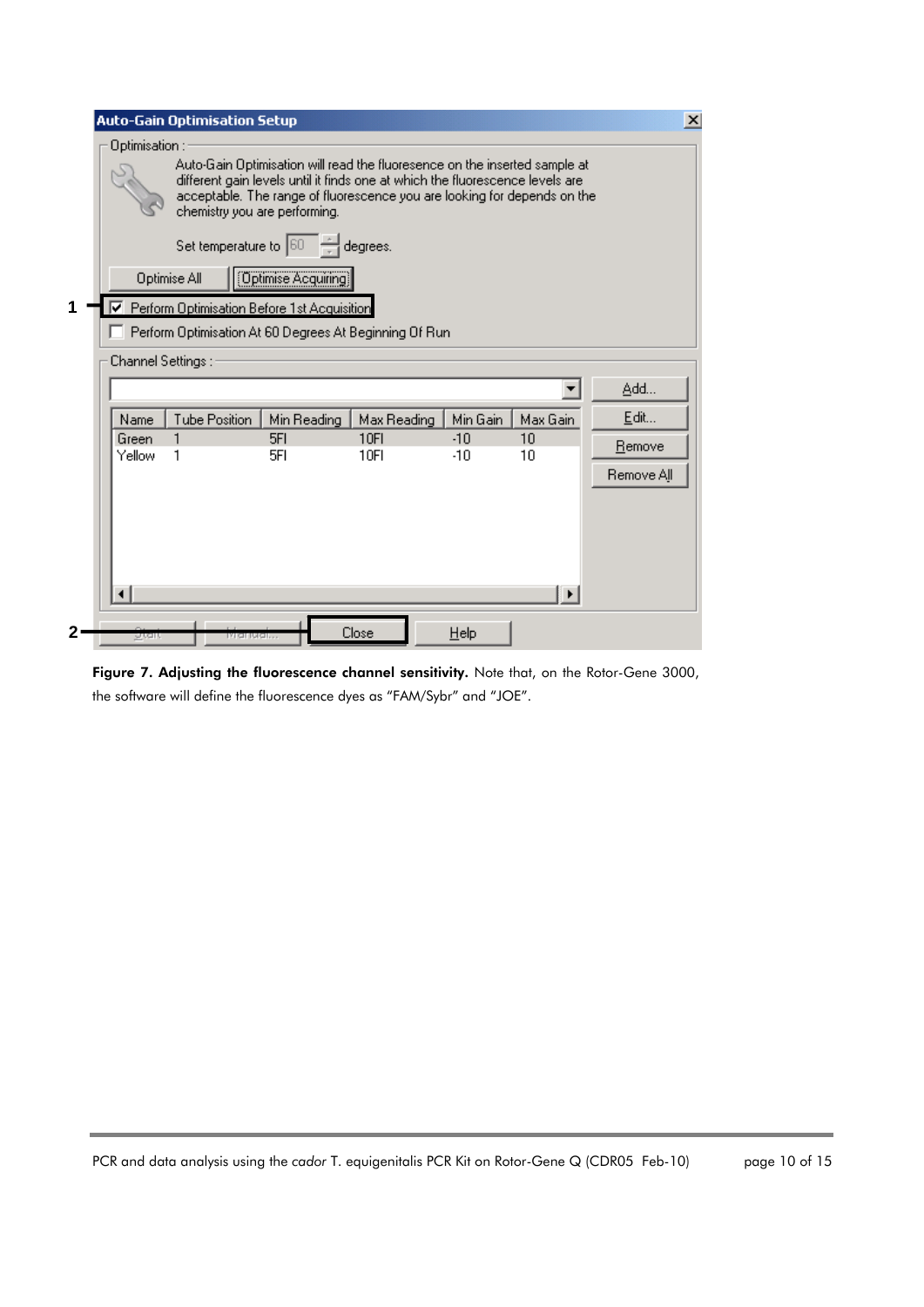9. The gain values determined by the channel calibration are saved automatically and are listed in the last menu window of the programming procedure (Figure 8). Click "Start Run". A dialog box will appear for you to name the run and store it (Figure 9).

| New Run Wizard                                                       | $\vert x \vert$                                                                               |  |
|----------------------------------------------------------------------|-----------------------------------------------------------------------------------------------|--|
| Summary:                                                             |                                                                                               |  |
|                                                                      |                                                                                               |  |
| Setting                                                              | Value                                                                                         |  |
| Green Gain                                                           | 10                                                                                            |  |
| Yellow Gain                                                          | 8                                                                                             |  |
| Auto-Gain Optimisation<br>Rotor                                      | Before First Acquisition<br>72-Well Rotor                                                     |  |
| Sample Layout                                                        | 1, 2, 3,                                                                                      |  |
| Reaction Volume (in microliters)                                     | 50                                                                                            |  |
|                                                                      |                                                                                               |  |
|                                                                      | Start Run                                                                                     |  |
| begin the run. Click Save Template to save settings for future runs. | Once you've confirmed that your run settings are correct, click Start Run to<br>Save Template |  |
| Skip Wizard<br><< <u>B</u> ack                                       |                                                                                               |  |

It is recommended to store the run on the computer initially and not on the network drive.

Figure 8. Starting the run. Note that, on the Rotor-Gene 3000, the software will define the fluorescence dyes as "FAM/Sybr" and "JOE".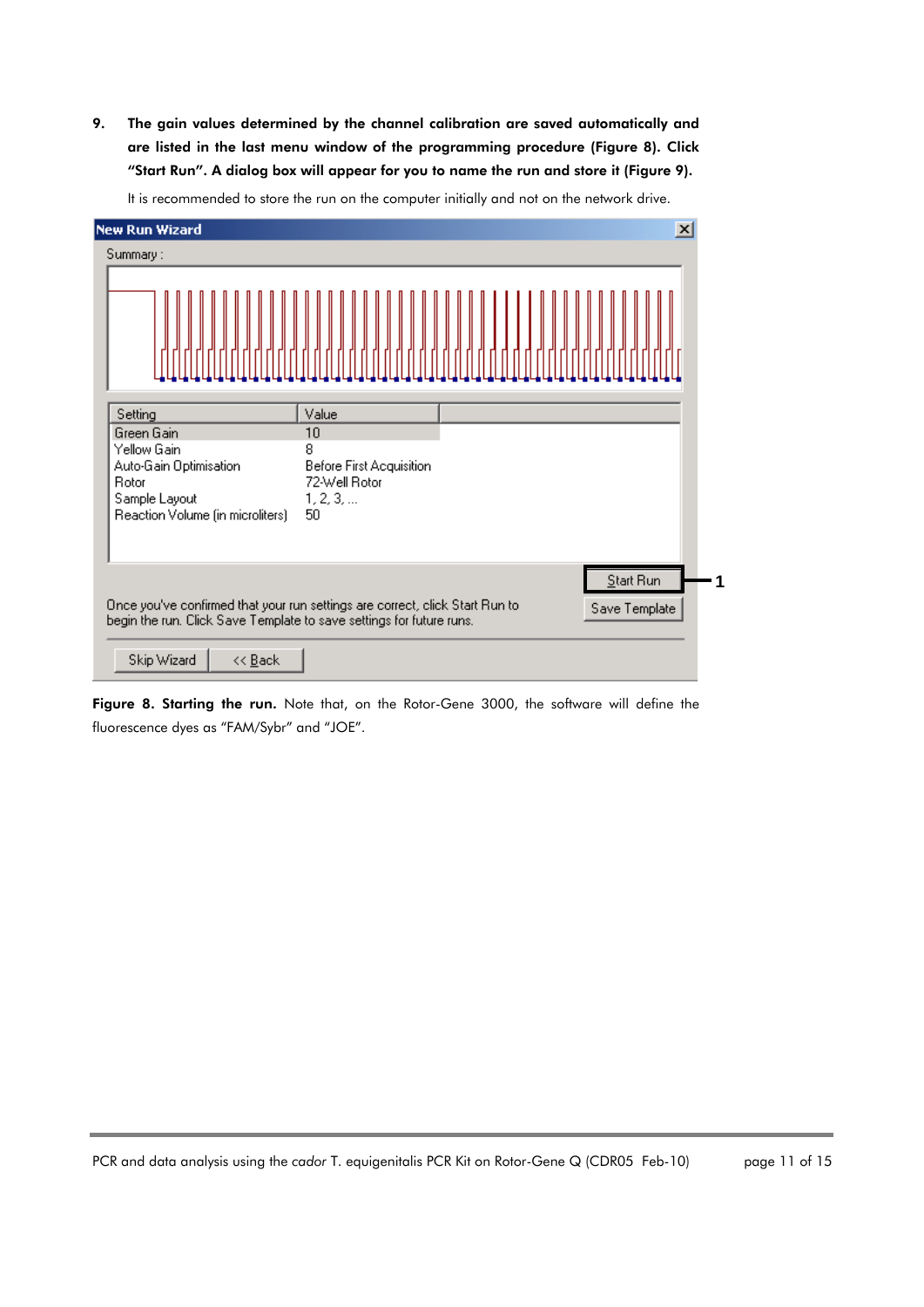| Save As                |                              |                    |    |           | 2x     |  |
|------------------------|------------------------------|--------------------|----|-----------|--------|--|
|                        | Save in: <b>D</b> New Folder |                    | ▾╎ | ← 国 合 国 → |        |  |
|                        |                              |                    |    |           |        |  |
| My Recent<br>Documents |                              |                    |    |           |        |  |
|                        |                              |                    |    |           |        |  |
| Desktop                |                              |                    |    |           |        |  |
|                        |                              |                    |    |           |        |  |
| My Documents           |                              |                    |    |           |        |  |
|                        |                              |                    |    |           |        |  |
|                        |                              |                    |    |           |        |  |
| My Computer            |                              |                    |    |           |        |  |
|                        |                              |                    |    |           |        |  |
| Mu Network             | File name:                   | Run 2010-02-03 (1) |    |           | Save   |  |
| Places                 | Save as type:                | Run File (*.rex)   |    |           | Cancel |  |

Figure 9. Naming and saving the run.

10. After the run is finished, analyze the data. Click the "Analysis" button, mark the channel to be analyzed, and click "Show". The following results (10a, 10b, and 10c) are possible.

Channels used are Cycling Green or A.FAM (for target) and Cycling Yellow or A.JOE (for internal control). Make sure to switch "Dynamic tube" on and activate linear scale.

Examples of positive and negative PCR reactions are given in Figure 10 and Figure 11.

#### 10a. A signal is detected in fluorescence channel Cycling Green. The result of the analysis is positive: the sample contains T. equigenitalis DNA.

In this case, the detection of a signal in the Cycling Yellow channel is dispensable, since high initial concentrations of T. equigenitalis DNA (positive signal in the Cycling Green channel) can lead to a reduced or absent fluorescence signal of the internal control in the Cycling Yellow channel (competition).

Note: Note that, on the Rotor-Gene 3000, the relevant channels are Cycling A.FAM for the positive signal and Cycling A.JOE for the internal control.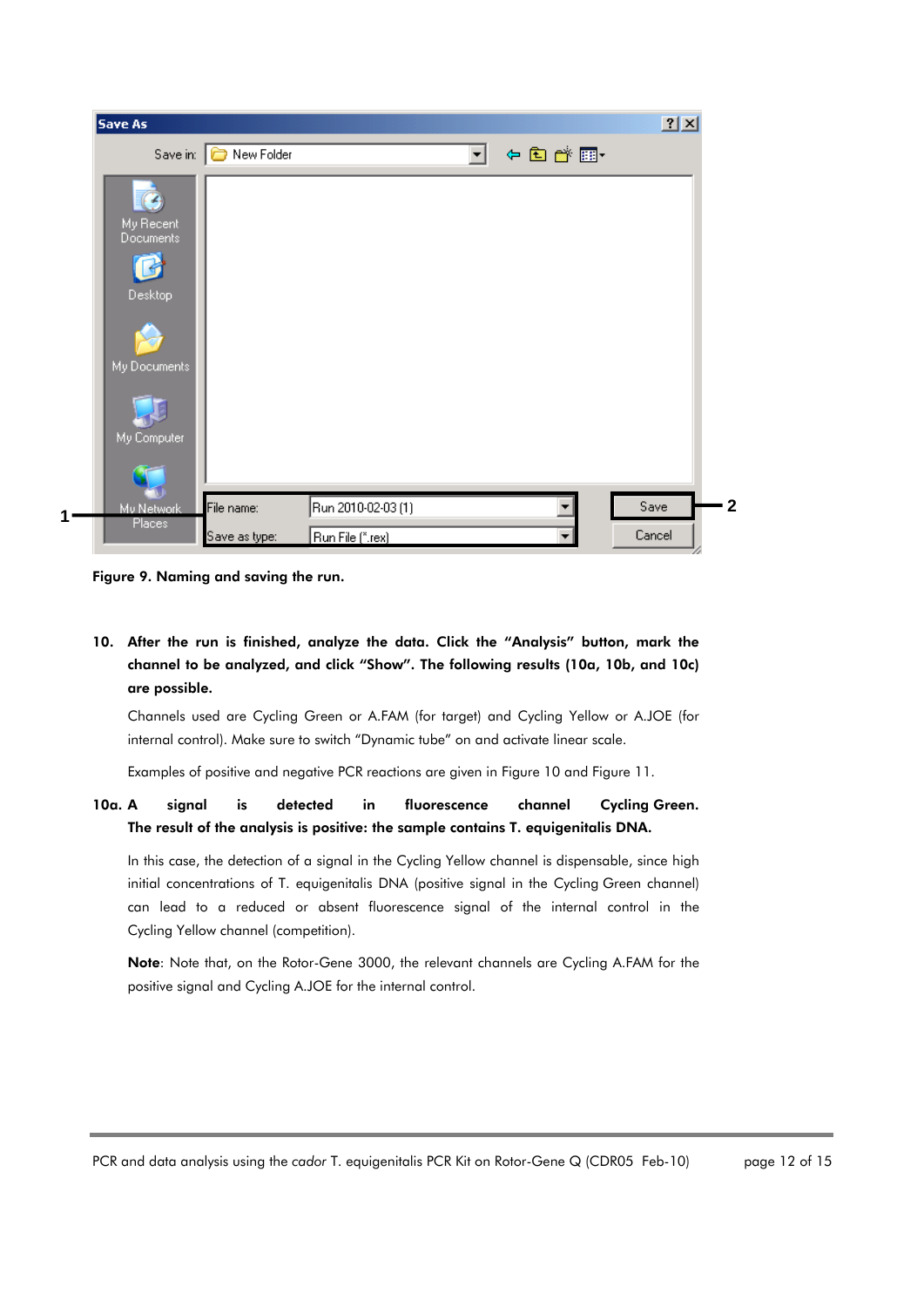10b. In fluorescence channel Cycling Green no signal is detected. At the same time, a signal from the internal control appears in the Cycling Yellow channel. In the sample no T. equigenitalis DNA is detectable. It can be considered negative.

In the case of a negative T. equigenitalis PCR, the detected signal of the internal control rules out the possibility of PCR inhibition, which could lead to false negative results.

Note: Note that, on the Rotor-Gene 3000, the relevant channels are Cycling A.JOE for the internal control and lack of a signal for Cycling A.FAM.

### 10c. No signal is detected in the Cycling Green channel, and no signal is detected in the Cycling Yellow channel.

No result can be concluded.

Information regarding error sources and their solution can be found in "Troubleshooting Guide" in the cador *T. equigenitalis PCR Kit Handbook*.

Note: Note that, on the Rotor-Gene 3000, the relevant channels are Cycling A.FAM and Cycling A.JOE.



Figure 10. Detection of the positive control (T. equigenitalis Control) in fluorescence channel Cycling Green. NTC: No template control (negative control).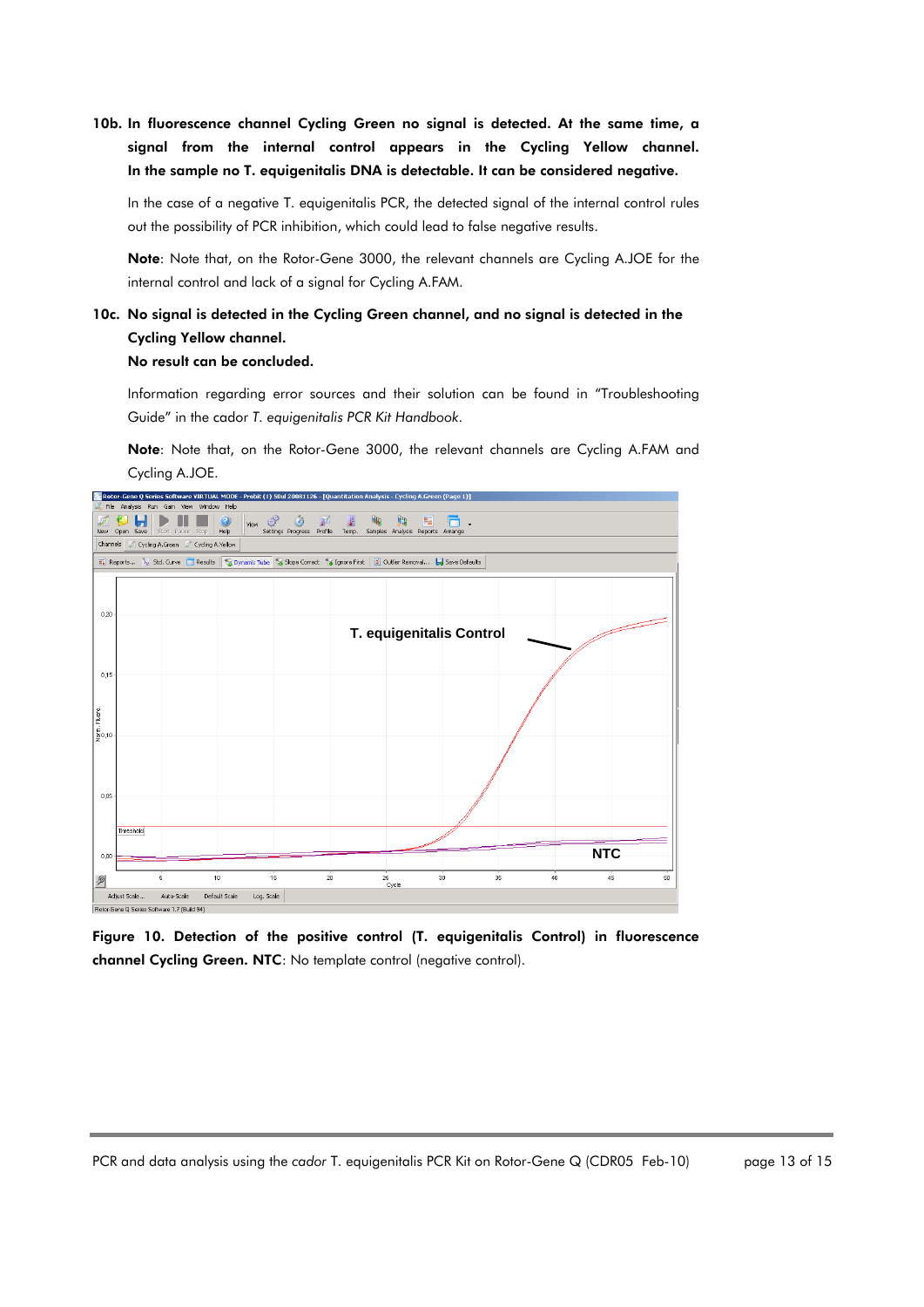

Figure 11. Detection of the internal control (IC) in fluorescence channel Cycling Yellow with simultaneous amplification of the positive control (T. equigenitalis Control). NTC: No template control (negative control); amplification plot shows amplification of the internal control in a *T. equigenitalis* negative sample.